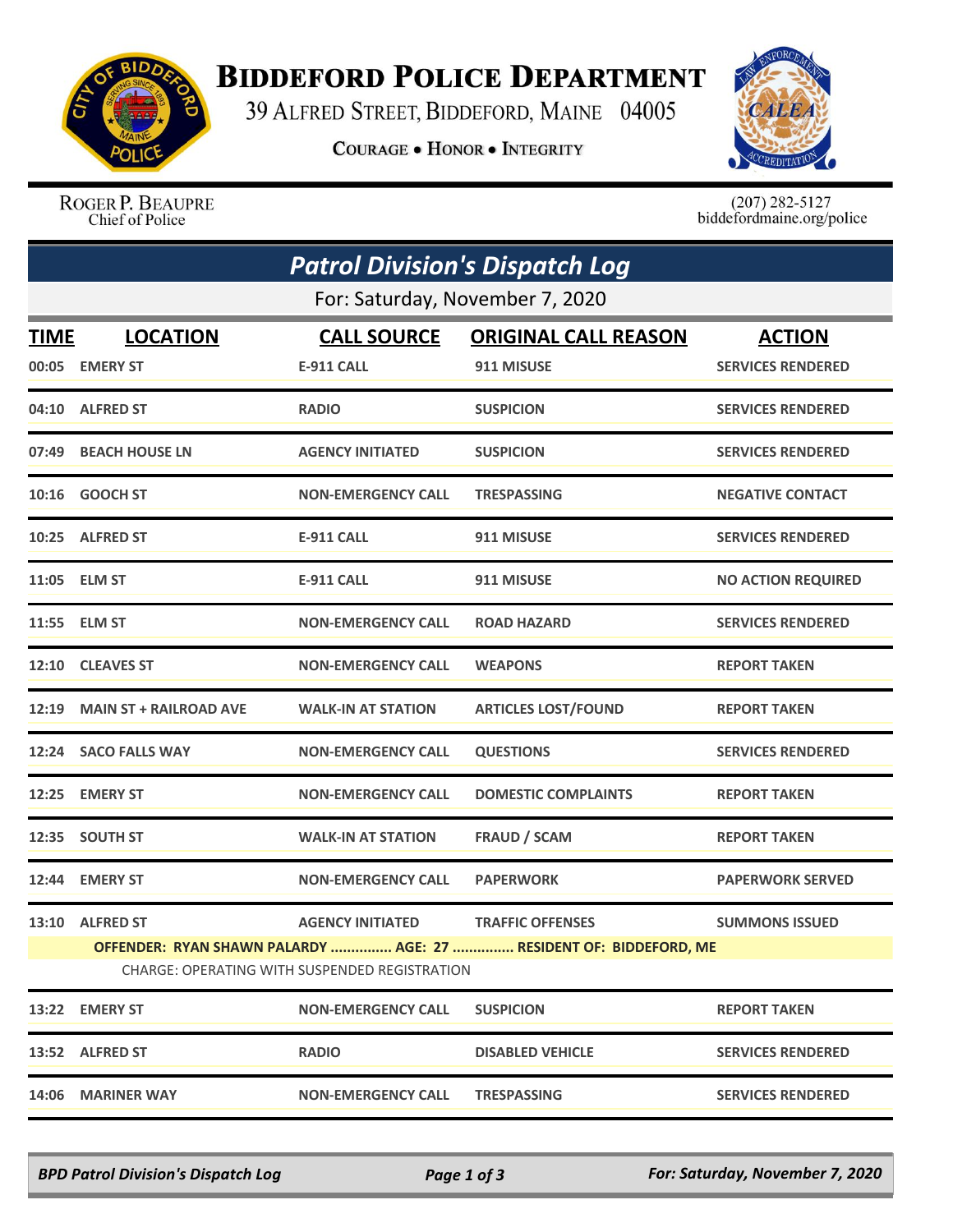| <b>TIME</b> | <b>LOCATION</b>                                                                               | <b>CALL SOURCE</b>                                                              | <b>ORIGINAL CALL REASON</b>                                                                           | <b>ACTION</b>                |
|-------------|-----------------------------------------------------------------------------------------------|---------------------------------------------------------------------------------|-------------------------------------------------------------------------------------------------------|------------------------------|
|             | 14:59 FRANKLIN ST                                                                             | <b>AGENCY INITIATED</b>                                                         | <b>ANIMAL COMPLAINT</b>                                                                               | <b>SERVICES RENDERED</b>     |
|             | 14:59 CENTER ST                                                                               | <b>NON-EMERGENCY CALL</b>                                                       | <b>HARASSMENT</b>                                                                                     | <b>CIVIL COMPLAINT</b>       |
|             | 15:06 WILDBROOK DR                                                                            | <b>E-911 CALL</b>                                                               | 911 MISUSE                                                                                            | <b>DISPATCH HANDLED</b>      |
|             | 15:25 ALFRED ST                                                                               | <b>E-911 CALL</b>                                                               | 911 MISUSE                                                                                            | <b>DISPATCH HANDLED</b>      |
|             | 15:26 ALFRED ST                                                                               | <b>AGENCY INITIATED</b>                                                         | <b>TRAFFIC OFFENSES</b>                                                                               | <b>TRANSPORT TO HOSPITAL</b> |
|             | 15:27 SUMMER ST                                                                               | <b>NON-EMERGENCY CALL</b>                                                       | <b>ANIMAL COMPLAINT</b>                                                                               | <b>WARNING ISSUED</b>        |
|             | 15:56 ELM ST                                                                                  | <b>E-911 CALL</b>                                                               | 911 MISUSE                                                                                            | <b>UNFOUNDED</b>             |
|             | 16:00 ALFRED ST + BOULDER WAY<br>OFFENDER: JONATHAN D VERRILL  AGE: 48  RESIDENT OF: SACO, ME | <b>AGENCY INITIATED</b><br>CHARGE: OPERATING WHILE LICENSE SUSPENDED OR REVOKED | <b>OPER AFTER SUSPENSION</b>                                                                          | <b>SUMMONS ISSUED</b>        |
|             | 16:30 LONG AVE                                                                                | <b>E-911 CALL</b>                                                               | 911 MISUSE                                                                                            | <b>DISPATCH HANDLED</b>      |
|             | <b>16:41 EVANTHIA DR</b>                                                                      | <b>E-911 CALL</b>                                                               | 911 MISUSE                                                                                            | <b>DISPATCH HANDLED</b>      |
|             | 16:52 ELM ST + CUTTS ST                                                                       | <b>E-911 CALL</b>                                                               | 911 MISUSE                                                                                            | <b>NO VIOLATION</b>          |
|             | 16:54 BARRA RD                                                                                | <b>E-911 CALL</b>                                                               | 911 MISUSE                                                                                            | <b>DISPATCH HANDLED</b>      |
|             | 17:13 PLEASANT AVE                                                                            | <b>NON-EMERGENCY CALL</b>                                                       | <b>DISTURBANCE / NOISE</b>                                                                            | <b>UNFOUNDED</b>             |
|             | 17:40 ALFRED ST + DENTAL AVE                                                                  | <b>AGENCY INITIATED</b>                                                         | <b>TRAFFIC OFFENSES</b>                                                                               | <b>WARNING ISSUED</b>        |
|             | 17:41 GEORGE ST                                                                               | <b>NON-EMERGENCY CALL</b>                                                       | <b>MOTOR VEHICLE THEFT</b>                                                                            | <b>REPORT TAKEN</b>          |
|             | 18:35 CRESCENT ST + SOUTH ST                                                                  | <b>E-911 CALL</b>                                                               | 911 MISUSE                                                                                            | <b>DISPATCH HANDLED</b>      |
|             | 18:40 MARINER WAY                                                                             | <b>AGENCY INITIATED</b>                                                         | <b>TRAFFIC OFFENSES</b>                                                                               | <b>WARNING ISSUED</b>        |
|             | 18:45 RAYMOND ST                                                                              | <b>NON-EMERGENCY CALL</b>                                                       | <b>SUSPICION</b>                                                                                      | <b>REPORT TAKEN</b>          |
|             | 18:51 SOUTH ST                                                                                | <b>NON-EMERGENCY CALL</b>                                                       | <b>CRIM THREAT / TERRORIZING</b>                                                                      | <b>REPORT TAKEN</b>          |
|             | 19:15 PIKE ST                                                                                 | <b>NON-EMERGENCY CALL</b>                                                       | <b>SUSPICION</b>                                                                                      | <b>NEGATIVE CONTACT</b>      |
| 19:17       | <b>SACO FALLS WAY</b><br>CHARGE: CRIMINAL THREATENING                                         | <b>E-911 CALL</b>                                                               | <b>CRIM THREAT / TERRORIZING</b><br>OFFENDER: SALAH M EL BARBARY  AGE: 47  RESIDENT OF: BIDDEFORD, ME | <b>SUMMONS ISSUED</b>        |
| 19:20       | <b>SACO FALLS WAY</b>                                                                         | <b>E-911 CALL</b>                                                               | <b>DISORDERLY CONDUCT</b>                                                                             | <b>WARNING ISSUED</b>        |
|             | 19:39 KING ST                                                                                 | <b>NON-EMERGENCY CALL</b>                                                       | <b>ANIMAL COMPLAINT</b>                                                                               | <b>SERVICES RENDERED</b>     |

*BPD Patrol Division's Dispatch Log Page 2 of 3 For: Saturday, November 7, 2020*